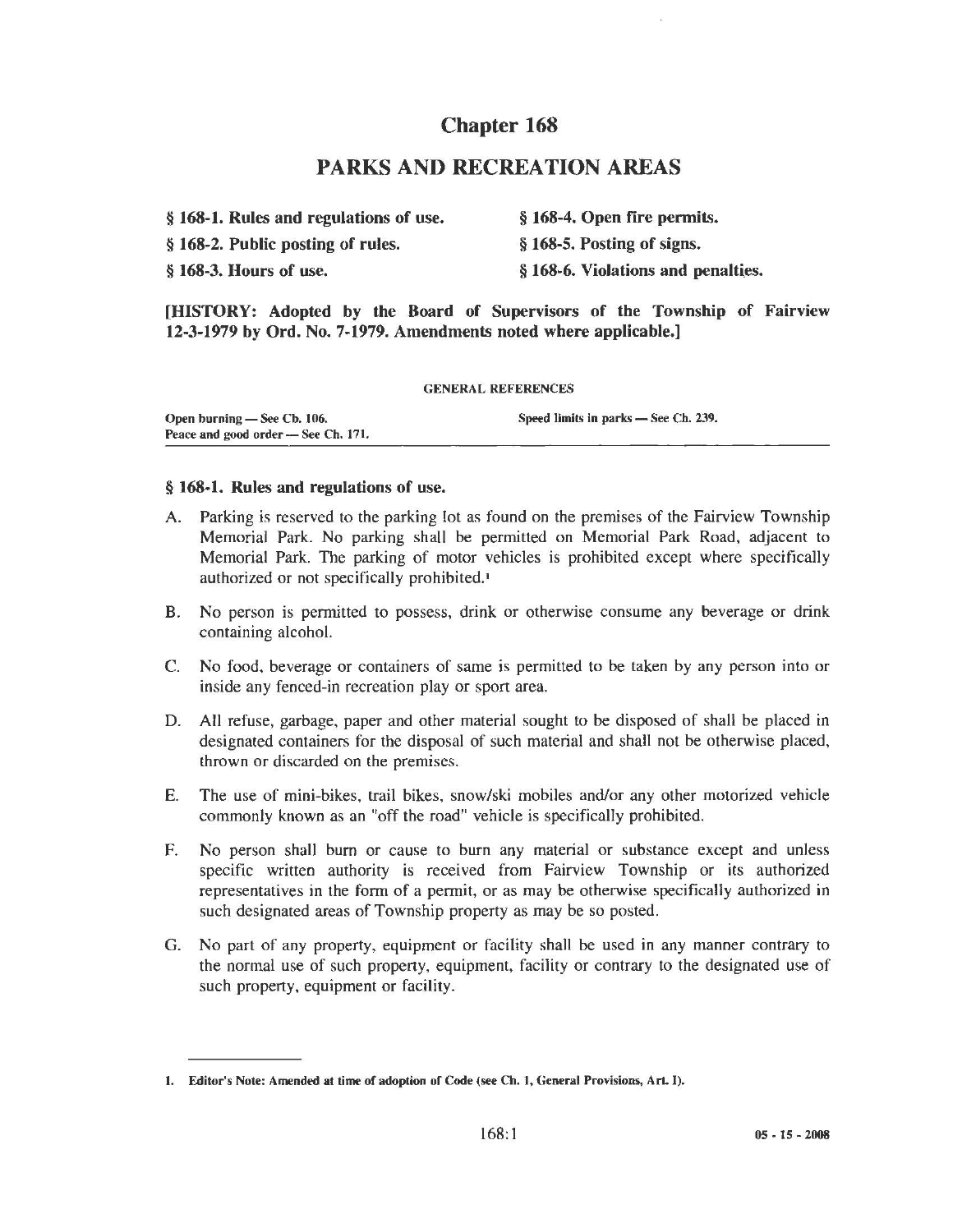### § 168-2. Public posting of rules.

As required by this chapter, all rules and regulations adopted thereunder shall be posted, and in accordance therewith, said rules may be abbreviated and shortened so as to succinctly set forth the acts or actions prohibited by said chapter. Therefore, under authority of said chapter, and by resolution of the Township Board of Supervisors, from time to time, the following abbreviated and shortened expressions of said rules are hereby authorized to be utilized where public posting of said rules is required:

- A. No parking;
- B. Alcoholic beverages are prohibited;
- C. No food or drink inside fenced areas;
- D. No littering;
- E. Mini-/trail bike riding and snow/ski mobiling is prohibited;
- F. No open fires without permit; and
- G. No "\_\_\_\_\_\_\_\_\_\_\_\_\_\_" as may be required by the particular property, equipment or facility in question.

### § 168-3. Hours of use.

No person shall be permitted to conduct any activity nor shall be permitted to remain on Township property or use any equipment or facility of the Township between the hours of 10:00 p.m., prevailing local time, and 8:00 a.m. of the following day except under those circumstances where any Township-sponsored or Township-sanctioned activity is being conducted on said premises.

### § 168-4. Open fire permits. <sup>2</sup>

All permits for open fires shall be made available from time to time at the Fairview Township municipal building upon payment of a nonrefundable fee as set by resolution of the Board of Supervisors, made payable to the Secretary of the Fairview Township Board of Supervisors. All monies for permits shall be by certified check or money order. The Fairview Township Board of Supervisors may, by resolution, appoint an enforcement officer to issue permits.

### § 168-5. Posting of signs.

The Board of Supervisors shall, from time to time, purchase signs and post the same in appropriate place(s) at its discretion and expend funds from the general fund of the Township to purchase and/or maintain the same.

<sup>2.</sup> Editor's Note: Amended at time of adoption of Code (see Ch. 1, General Provisions, Art. I).